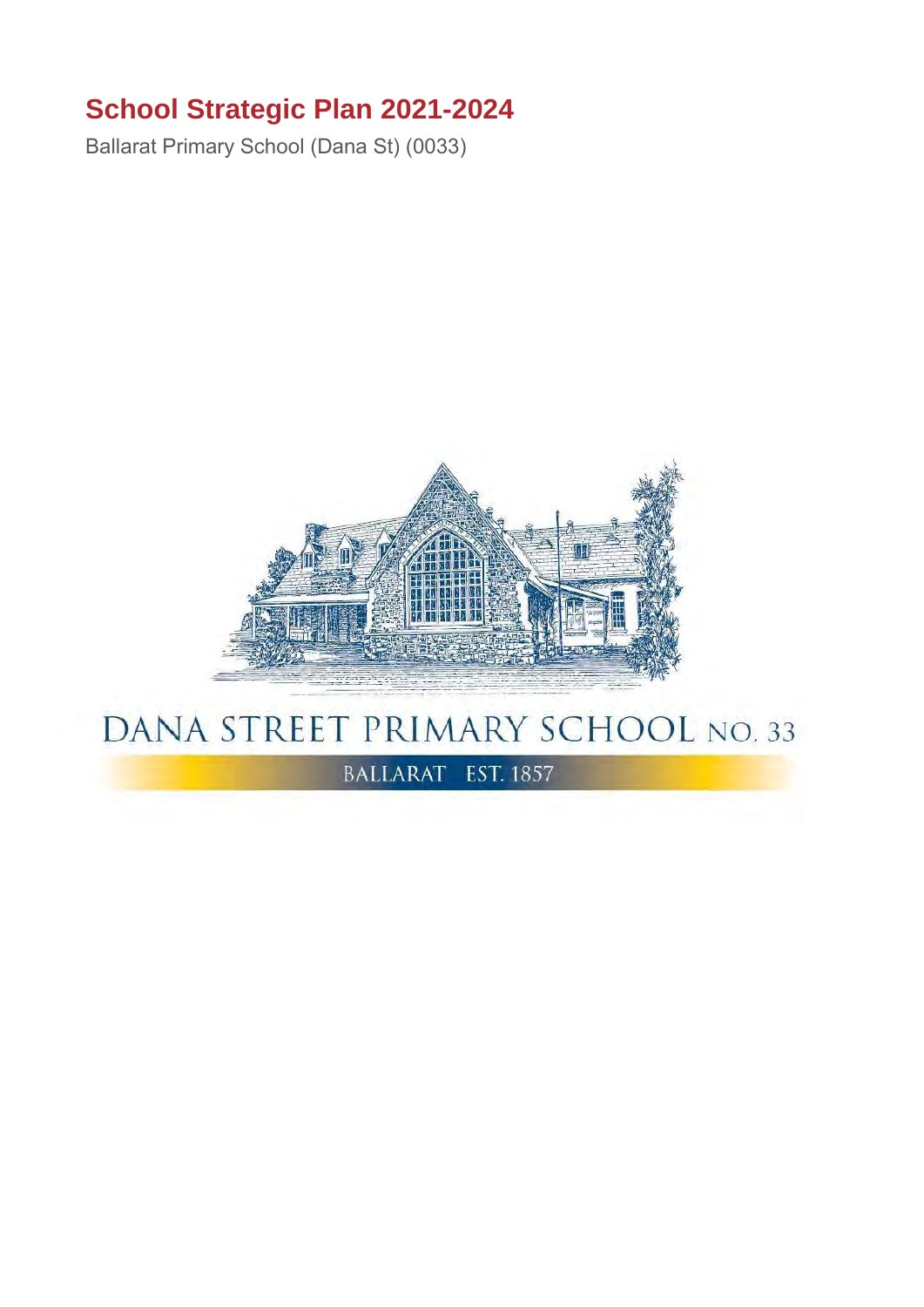| <b>School vision</b>      | At Ballarat Primary School (Dana St), we strive to empower every student, in a culture of engagement and excellence, to embrace<br>challenges and reach their full potential.                                                                                                                                                                                                                                                                                    |
|---------------------------|------------------------------------------------------------------------------------------------------------------------------------------------------------------------------------------------------------------------------------------------------------------------------------------------------------------------------------------------------------------------------------------------------------------------------------------------------------------|
|                           | We provide a welcoming, stimulating, caring and supportive learning environment for our students, teachers and families, with a<br>strong culture of excellence. We aim to connect our students with the wider community, so that they are empowered to participate<br>and contribute within a global community.                                                                                                                                                 |
|                           | Learning opportunities are tailored for members of our school community from Foundation to year 6. Curriculum is delivered<br>consistently via an agreed pedagogical understanding that reflects current best practices. We provide rich and diverse learning<br>opportunities to maximise the academic, social and emotional growth of all students. Learning achievements are monitored,<br>acknowledged & celebrated together by students, parents and staff. |
|                           | Students are supported to develop their social & emotional capabilities so they feel safe and ready to learn. We acknowledge and<br>promote cultural diversity, ensuring that students are understanding of respectful relationships.                                                                                                                                                                                                                            |
| <b>School values</b>      | At Ballarat Primary School (Dana Street) we believe that education is a process of growth underpinned by the values of<br>respect & care; responsibility; inclusion, tolerance & understanding; and excellence.                                                                                                                                                                                                                                                  |
|                           | Our school recognises the importance of the partnership between schools and parents to support student learning, engagement and<br>wellbeing. We share a commitment to, and a responsibility for, ensuring inclusive, safe and orderly environments for children.                                                                                                                                                                                                |
|                           | All staff, parents and students adhere to the behavioural expectations of Ballarat Primary School (Dana St). We respect the diversity<br>of individuals in our school community and address the shared responsibilities of all members in building safe and respectful<br>relationships.                                                                                                                                                                         |
|                           | Discrimination, sexual and other forms of harassment, bullying, violence, aggression and threatening behaviour are unacceptable<br>and will not be tolerated in this school.                                                                                                                                                                                                                                                                                     |
|                           | Our Statement of Values acknowledges that parents and school staff are strongly motivated to do their best for every child. Everyone<br>has the right to differing opinions and views and to raise concerns, as long as we do this respectfully as a community working<br>together.                                                                                                                                                                              |
| <b>Context challenges</b> | SCHOOL CONTEXT.<br>Ballarat Primary School (Dana St) is located in the provincial city of Ballarat approximately 116km kilometres from the Melbourne<br>Central Business District. The school was founded in 1857.                                                                                                                                                                                                                                               |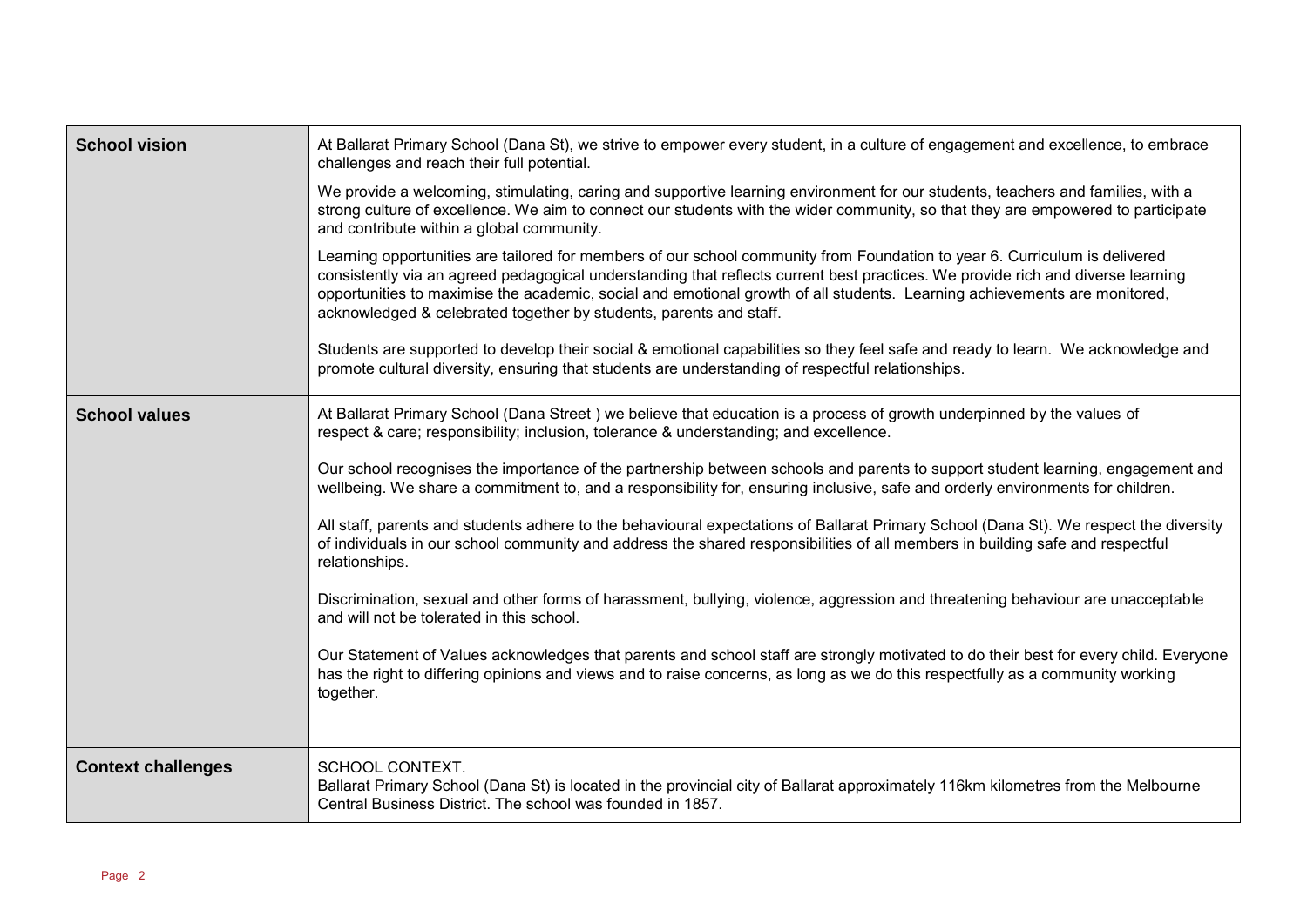|                             | The school facilities include classrooms, office administration areas, a library space, art room and a multi-purpose space. The school<br>grounds include two playgrounds, a grassed area, a basketball court, a large sandpit, gaga pit, playpod and a cubby house.                                                                                                                                                                                                                                          |
|-----------------------------|---------------------------------------------------------------------------------------------------------------------------------------------------------------------------------------------------------------------------------------------------------------------------------------------------------------------------------------------------------------------------------------------------------------------------------------------------------------------------------------------------------------|
|                             | Enrolments at the time of the review were approximately 250 students. Over the past four years, enrolments had been stable. The<br>Student Family Occupation (SFO) category was 0.46 and the Student Family Occupation Education (SFOE) index was 0.37 in 2019–<br>2020.                                                                                                                                                                                                                                      |
|                             | The staffing profile of Dana Street Primary School in 2020 includes a principal and assistant principal, 15 teachers, 5 part time<br>equivalent Education Support (ES) staff, and 2 office administration staff.                                                                                                                                                                                                                                                                                              |
|                             | The school provides an approved curriculum framework based on the Victorian Curriculum, differentiated to meet student needs.                                                                                                                                                                                                                                                                                                                                                                                 |
|                             | The school delivers the Victorian Curriculum, including specialist subjects in Language - Japanese, Physical Education, Performance<br>Arts and Visual Arts.                                                                                                                                                                                                                                                                                                                                                  |
|                             | The school took part in the Professional Learning Community (PLC) program in 2018.                                                                                                                                                                                                                                                                                                                                                                                                                            |
|                             | <b>KEY CHALLENGES</b>                                                                                                                                                                                                                                                                                                                                                                                                                                                                                         |
|                             | *Ensure continue academic growth for all cohorts of students. Academic results and indeed all data sets had a strong trajectory of<br>growth throughout the previous SSP. Keeping this growth at a strong level is a challenge.                                                                                                                                                                                                                                                                               |
|                             | *Continuing to ensure that consistency is embedded for Writing cycles, word study teaching and Mathematics learning sequences<br>will be a challenge, as we necessarily focus on other areas in our next SSP.                                                                                                                                                                                                                                                                                                 |
|                             | *Enhancing data literacy is seen as a priority, and this is challenging as staff transition in and out of the school and between year<br>levels.                                                                                                                                                                                                                                                                                                                                                              |
|                             | *Ensuring that our curriculum is authentic and relevant will be a great challenge, as we strive to integrate curriculum areas into<br>rigorous, authentic learning sequences that assist our students to engage with the wider community.<br>* The school will need to monitor wellbeing programs that were embedded during previous strategic plan. Intermittent whole school<br>focus to ensure continuation and consistency                                                                                |
| Intent, rationale and focus | <b>INTENT</b><br>Findings from the 2020 school review indicate that Ballarat Primary School (Dana St) has embedded practices and structures to<br>maximise student outcomes and grow teacher expertise.<br>Our intentions throughout the strategic plan 2021-24 are to further promote learning growth and achievement, particularly in the<br>areas of Literacy and Numeracy, further develop learner agency and voice, and to promote student engagement and deep learning<br>connected to the wider world. |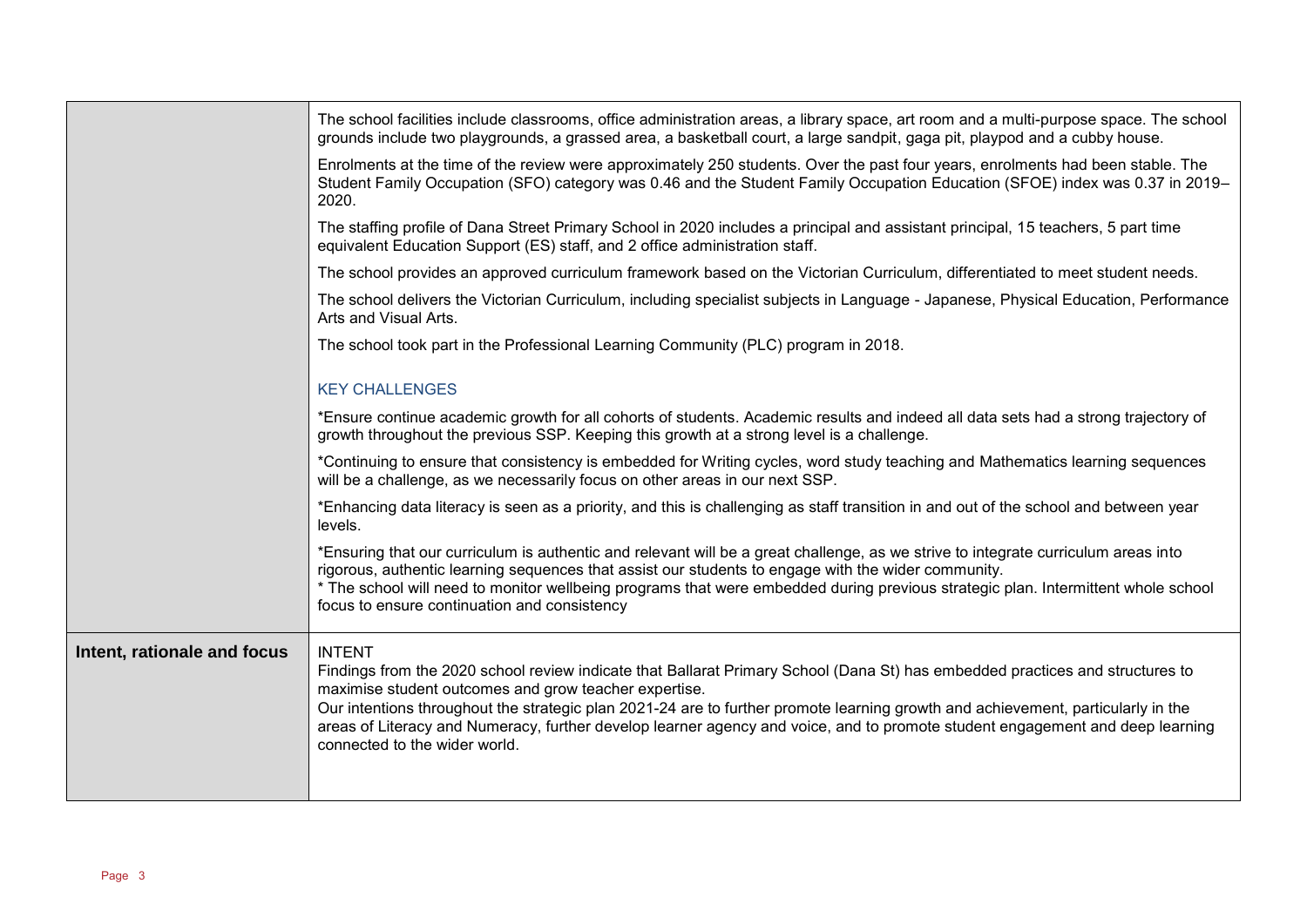## RATIONALE

The 2020 School Review found that the school had strong results in English and Mathematics across the school. PLC processes were embedded and operating effectively. Additional work on developing data literacy to enhance planning, assessment and curriculum and lesson design was identified as a priority.

The School Review found that the school had high levels of student leadership embedded in the practice. Raising the level of student voice and student agency in learning and curriculum development was identified as a priority.

The school had high levels of student engagement with learning. Further development of inquiry learning to engage students was identified as a priority by the Panel. This was also linked to feedback from parents and students to greater engagement with learning opportunities within the local community and with broader global issues.

## FOCUS

The school will prioritise data literacy, especially in the areas of Literacy and Numeracy. This will be supported by effective PLC inquiries; working with an external consultant; the work of our learning specialist and A.I.P. leaders and teams; and peer observations. We will continue to embed evidenced based high impact teaching strategies, including goal-setting, which promote student agency in learning. We will enhance student voice and engagement through a more authentic inquiry approach to studying curriculum.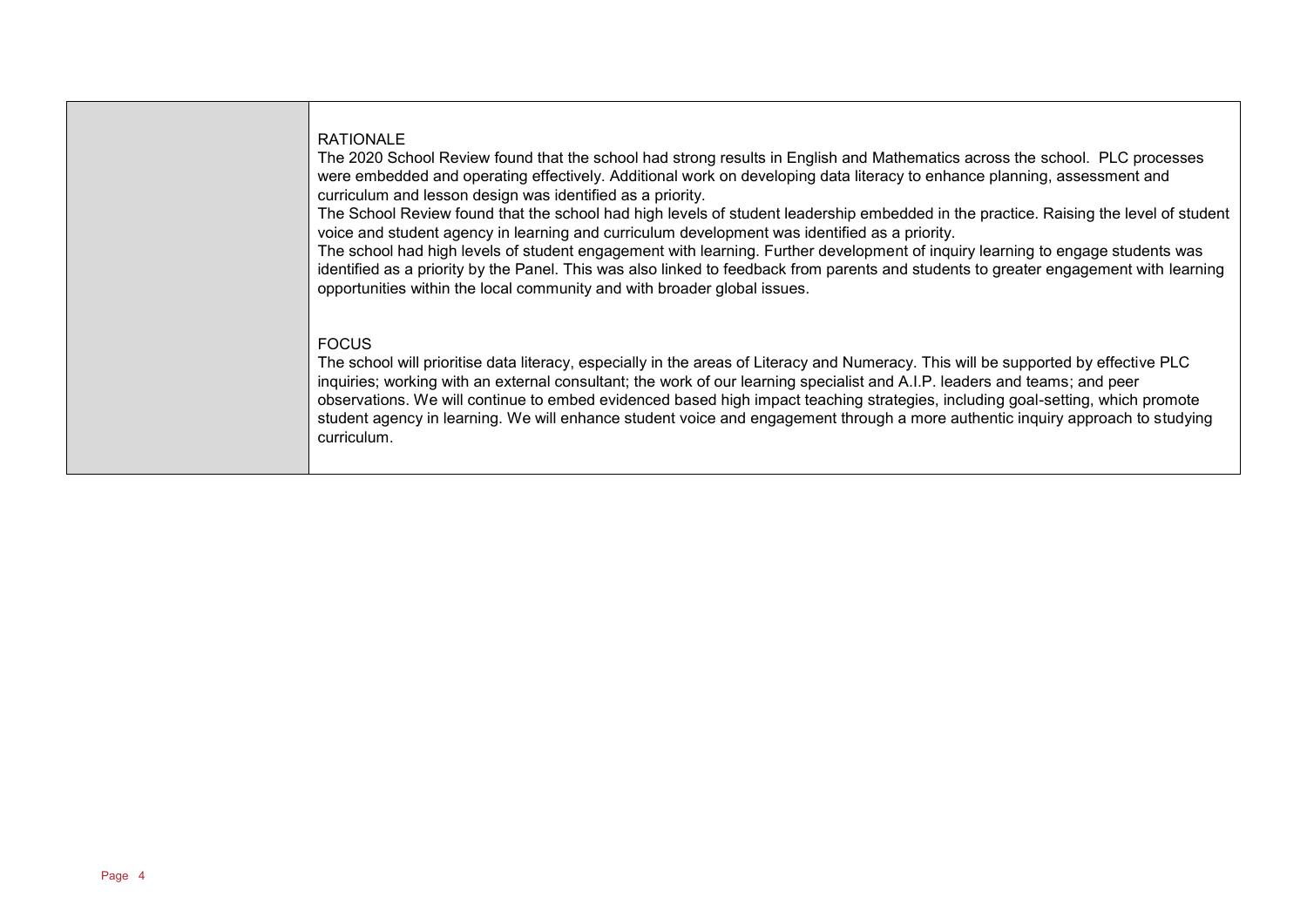| Goal 1                                                                           | To maximise learning growth and achievement for all students.                                                                                                                                                                                                                                                                |
|----------------------------------------------------------------------------------|------------------------------------------------------------------------------------------------------------------------------------------------------------------------------------------------------------------------------------------------------------------------------------------------------------------------------|
| Target 1.1                                                                       | By 2024 increase the percentage of students above benchmark growth in NAPLAN<br>Reading to increase from 38% (2019) to 45% in 2023<br>Writing to increase from 36% (2019) to 40% in 2023<br>Numeracy to increase from 24% (2019) to 30% in 2023                                                                              |
| Target 1.2                                                                       | By 2024 to increase the percentage of students above level on Teacher Judgements F-6 against the Victorian<br>Curriculum in<br>Reading & Viewing from 38% (2019) to 45% in 2023<br>Speaking & Listening from 11% to 25% in 2023<br>Writing from 22% (2019) to 30% in 2023<br>Number & Algebra from 31% (2019) to 40% in 2023 |
| <b>Key Improvement Strategy 1.a</b><br><b>Curriculum Planning and Assessment</b> | Improve teacher capacity to use curriculum, assessment and pedagogy to design effective learning sequences                                                                                                                                                                                                                   |
| <b>Key Improvement Strategy 1.b</b><br><b>Building practice excellence</b>       | Develop teacher efficacy in data literacy to support point of need teaching                                                                                                                                                                                                                                                  |
| <b>Key Improvement Strategy 1.c</b><br><b>Evaluating Impact on Learning</b>      | Develop feedback processes between students and teachers to enhance evaluation of teaching and learning                                                                                                                                                                                                                      |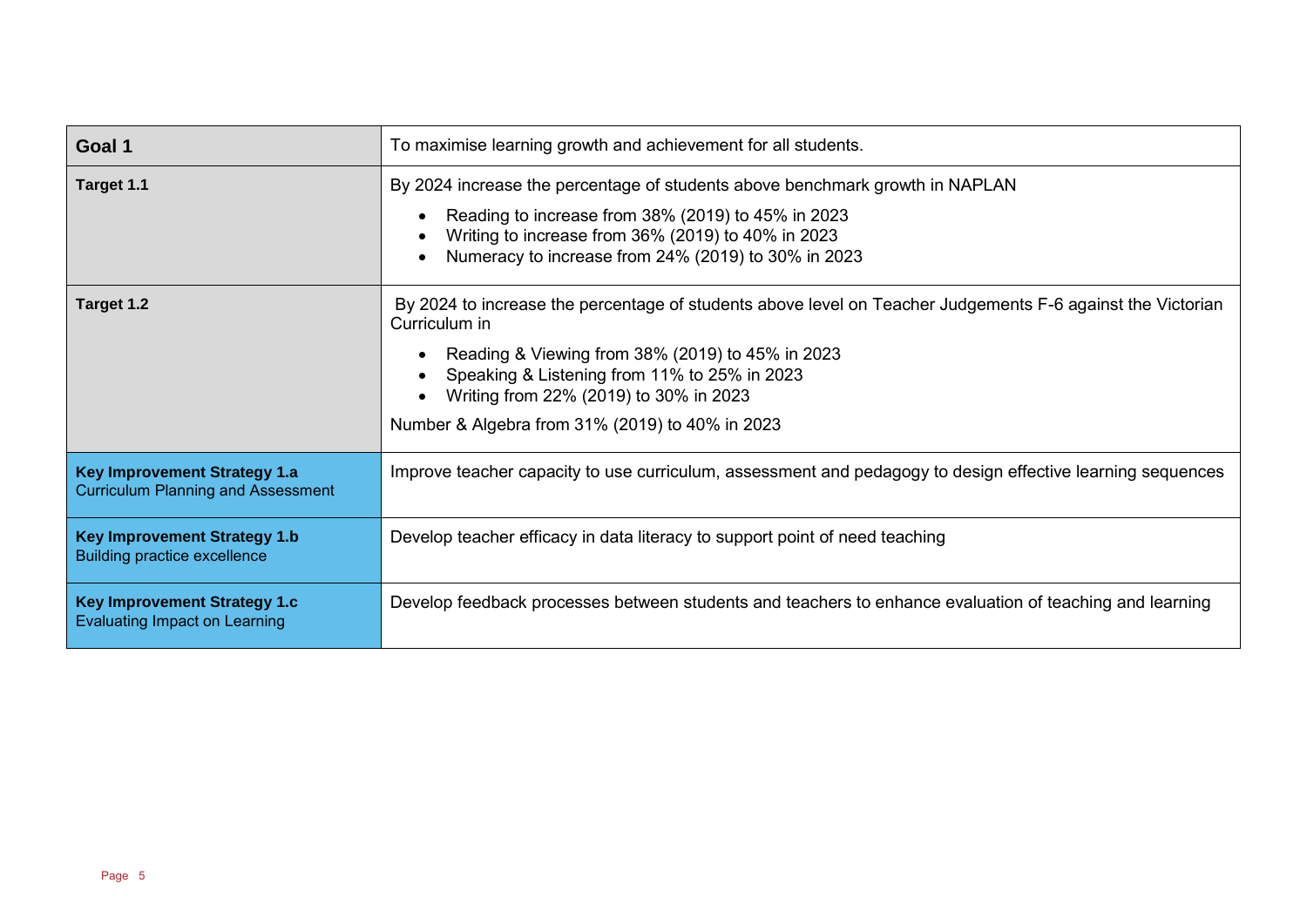| Goal 2                                                                                | To improve learner agency and voice, creating high levels of self-efficacy.                                                                                                                                                                                         |
|---------------------------------------------------------------------------------------|---------------------------------------------------------------------------------------------------------------------------------------------------------------------------------------------------------------------------------------------------------------------|
| Target 2.1                                                                            | By 2024 to increase the percentage of positive endorsement on the Student Attitudes to School Survey in:<br>Student voice and agency from 77% (2019) to 85% positive endorsement in 2023<br>Sense of confidence from 86% (2019) to 90% positive endorsement in 2023 |
| Target 2.2                                                                            | By 2024 to increase the percentage of positive endorsement on the Parent Opinion Survey in:<br>Student voice and learner agency from 88% (2019) to 90% positive endorsement in 2023                                                                                 |
| Target 2.3                                                                            | By 2024 to increase the percentage of positive endorsement on the Staff Opinion Survey in:<br>Academic emphasis from 83% (2019) to 90% positive endorsement in 2023                                                                                                 |
| <b>Key Improvement Strategy 2.a</b><br><b>Building Practice Excellence</b>            | Build teacher capacity to activate student voice, agency and leadership in the classroom                                                                                                                                                                            |
| <b>Key Improvement Strategy 2.b</b><br>Intellectual engagement and self-<br>awareness | Develop a whole school strategy for students to manage, communicate and monitor their own learning goals<br>and progress                                                                                                                                            |
| <b>Key Improvement Strategy 2.c</b><br><b>Building Communities</b>                    | Enhance opportunities for authentic learning partnerships between students, teachers and parents                                                                                                                                                                    |